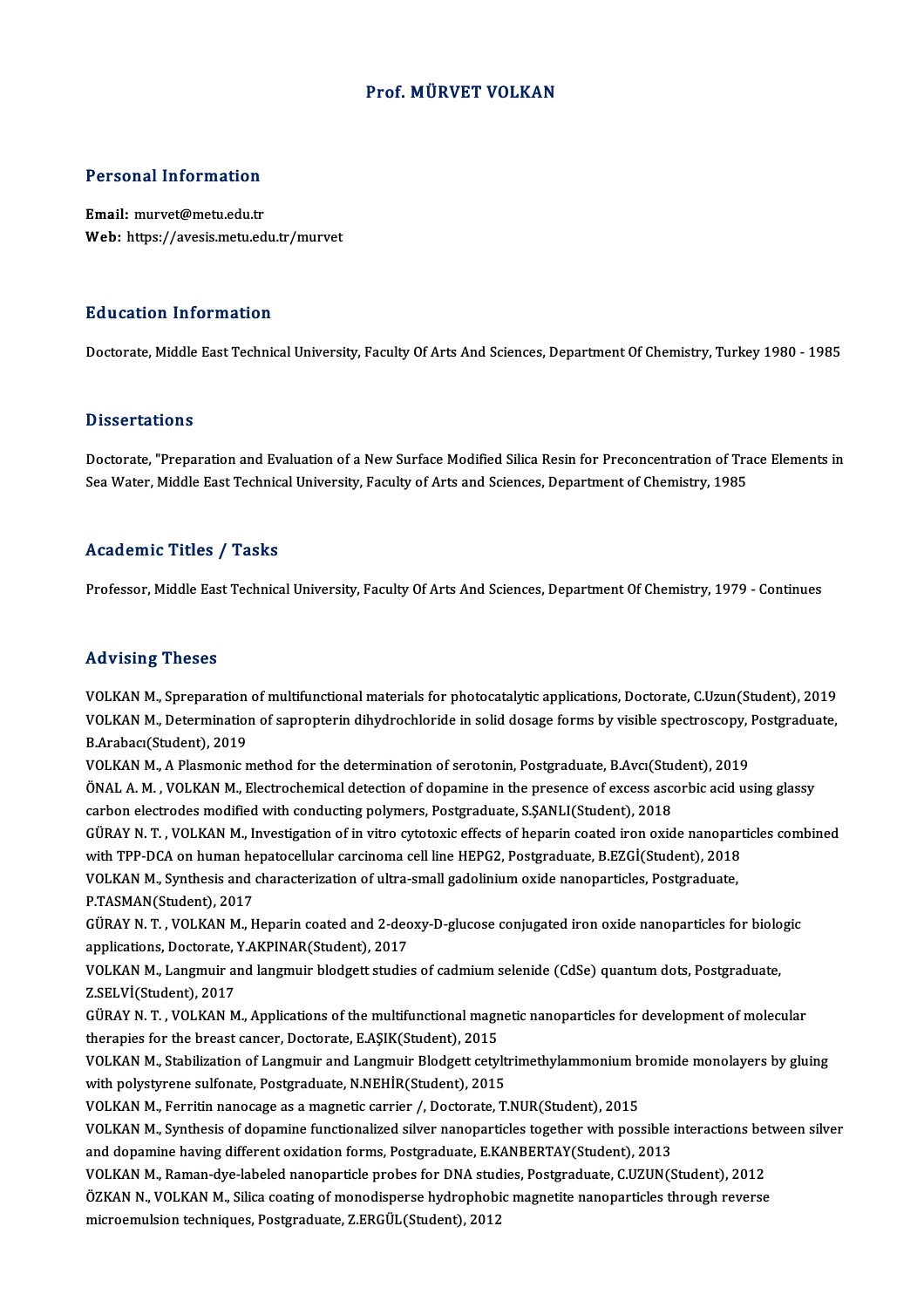VOLKAN M., Raman dye-labeled nanoparticles probes for DNA studies, Postgraduate, C.Uzun(Student), 2012<br>VOLKAN M., Preparation and surfase modification of noble motel papenenticles with tunable anticel prepartic VOLKAN M., Raman dye-labeled nanoparticles probes for DNA studies, Postgraduate, C.Uzun(Student), 2012<br>VOLKAN M., Preparation and surface modification of noble metal nanoparticles with tunable optical properties for SERS VOLKAN M., Raman dye-labeled nanoparticles p<br>VOLKAN M., Preparation and surface modification<br>applications, Doctorate, M.Kaya(Student), 2011<br>VOLKAN M., Preparation and surface modificatio VOLKAN M., Preparation and surface modification of noble metal nanoparticles with tunable optical properties for S<br>applications, Doctorate, M.Kaya(Student), 2011<br>VOLKAN M., Preparation and surface modification of noble met

applications, Doctorate, M.Kaya(Student), 2011<br>VOLKAN M., Preparation and surface modification of n<br>SERS applications, Doctorate, M.KAYA(Student), 2011<br>VOCARIVIK S. VOLKAN M. Application of surface onba VOLKAN M., Preparation and surface modification of noble metal nanoaparticles with tunable optical properties fo<br>SERS applications, Doctorate, M.KAYA(Student), 2011<br>KOCABIYIK S., VOLKAN M., Application of surface-enhanced

SERS applications, Doctorate, M.KAYA(Student), 2011<br>KOCABIYIK S., VOLKAN M., Application of surface-enha<br>Doctorate, S.KARABIÇAK(Student), 2011 KOCABIYIK S., VOLKAN M., Application of surface-enhanced raman scattering (SERS) method for genetic analyses,<br>Doctorate, S.KARABIÇAK(Student), 2011<br>ÖZKAN N., VOLKAN M., Preparation of silica coated cobalt ferrite magnetic

ÖZKAN N., VOLKAN M., Preparation of silica coated cobalt ferrite magnetic nanoparticles for the purification of histidine-ÖZKAN N., VOLKAN M., Preparation of silica coated cobalt ferrite magnetic nanoparticles for the purification of histidir<br>tagged proteins, Postgraduate, G.AYGAR(Student), 2011<br>VOLKAN M., Sensitive and quantitative determina

tagged proteins, Postgraduate, G.AYGAR(Student), 2011<br>VOLKAN M., Sensitive and quantitative determination of cysteine by surface enhanced Raman spectro<br>their induced aggregates of gold and silver nanostructures, Postgradua VOLKAN M., Sensitive and quantitative determination of cysteine by surface enhanced Raman spectrometry bas<br>their induced aggregates of gold and silver nanostructures, Postgraduate, R.YÜKSEL(Student), 2011<br>VOLKAN M., Prepar

their induced aggregates of gold and silver nanostructures, Postgraduate, R.YÜKSEL(Student), 2011<br>VOLKAN M., Preparation and characterization of surface enhanced raman scattering substrate through electro<br>deposition of sil VOLKAN M., Preparation and characterization of surface enhanced raman scattering substrate through electro<br>deposition of silver-PEDOT film on ITO glass surface, Postgraduate, Ü.DOĞAN(Student), 2011<br>VOLKAN M., The effect of

deposition of silver-PEDOT<br>VOLKAN M., The effect of str<br>G.KERMAN(Student), 2011<br>VOLKAN M. Preperation on VOLKAN M., The effect of strontium-containing silicon-doped hydroxyapatite ceramics on bone defect healing, Doctorate<br>G.KERMAN(Student), 2011<br>VOLKAN M., Preperation and characterization of silica coated magnetite nanoparti

G.KERMAN(Student), 2011<br>VOLKAN M., Preperation and characterization of silica coated magnetite nanoparticles and labeling wi<br>Re as a surrogate of Tc-99m for magneticly targeted imaging, Postgraduate, Ü.Zengin(Student), 201 VOLKAN M., Preperation and characterization of silica coated magnetite nanoparticles and labeling with nonradioactiv<br>Re as a surrogate of Tc-99m for magneticly targeted imaging, Postgraduate, Ü.Zengin(Student), 2010<br>VOLKAN

Re as a surrogate of Tc-99m for magneticly targeted imaging, Postgraduate, Ü.Zengin(Student), 2010<br>VOLKAN M., Spectrofluorimetric determination of organic and inorganic selenium in vitamin supplements after cloud<br>point ext VOLKAN M., Spectrofluorimetric determination of organic and inorganic selenium in vitamin supplements after clo<br>point extraction, Postgraduate, M.MADEN(Student), 2010<br>VOLKAN M., Production and characterization of maghemite

point extraction, Postgraduate, M.MADEN(Student), 2010<br>VOLKAN M., Production and characterization of maghemite nanoparticles, Doctorate, Ö.ACARBAŞ(Student), 2010<br>VOLKAN M., Preparation and characterization of magnetite nan VOLKAN M., Production and characterization of maghemite nanoparticle:<br>VOLKAN M., Preparation and characterization of magnetite nanoparticles<br>potential use in tumor imaging, Postgraduate, Z.TATLICI(Student), 2010<br>VOLKAN M. VOLKAN M., Preparation and characterization of magnetite nanoparticles by thermal decomposition method for their<br>potential use in tumor imaging, Postgraduate, Z.TATLICI(Student), 2010<br>VOLKAN M., Preparation and characteriz

potential use in tumor imaging, Postgraduate, Z.TATLICI(Student), 2010<br>VOLKAN M., Preparation and characterization of silica coated magnetite nanoparticles and labelii<br>a surrogate of Tc-99m for magneticly targeted imaging, VOLKAN M., Preparation and characterization of silica coated magnetite nanoparticles and labeling nonradioa<br>a surrogate of Tc-99m for magneticly targeted imaging, Postgraduate, Ü.ZENGİN(Student), 2010<br>VOLKAN M., Preparatio

VOLKAN M., Preparation and characterization of silver sers nanotags, Postgraduate, S.KİBAR(Student), 2010

a surrogate of Tc-99m for magneticly targeted imaging, Postgraduate, Ü.ZENGİN(Student), 2010<br>VOLKAN M., Preparation and characterization of silver sers nanotags, Postgraduate, S.KİBAR(Student), 2010<br>VOLKAN M., The use of g

VOLKAN M., Preparation of gold decorated cobalt-silica core-shell nanoparticles for surface enhanced raman scattering T.ÖZTÜRK(Student), 2010<br>VOLKAN M., Preparation of gold decorated cobalt-sil<br>applications, Postgraduate, L.SEZEN(Student), 2010<br>KARAKAS G. VOLKAN M. Preparation and character

KARAKAŞ G., VOLKAN M., Preparation and characterization of titania-silica-gold thin films over ito substrates for laccase<br>immobilization, Postgraduate, Z.EKER(Student), 2009 applications, Postgraduate, L.SEZEN(Student), 2010<br>KARAKAŞ G., VOLKAN M., Preparation and characteriz<br>immobilization, Postgraduate, Z.EKER(Student), 2009<br>VOLKAN M. Synthosis of colloidal silver porticles uith KARAKAŞ G., VOLKAN M., Preparation and characterization of titania-silica-gold thin films over ito substrates for laccase<br>immobilization, Postgraduate, Z.EKER(Student), 2009<br>VOLKAN M., Synthesis of colloidal silver particl

immobilization, Postgraduate, Z.EKER(Student), 2009<br>VOLKAN M., Synthesis of colloidal silver particles with different si:<br>scattering (SERS) studies, Postgraduate, R.SANCI(Student), 2009<br>ATAMAN O. Y., VOLKAN M. Speciation s VOLKAN M., Synthesis of colloidal silver particles with different sizes by seeding approach for surface enhanced raman<br>scattering (SERS) studies, Postgraduate, R.SANCI(Student), 2009<br>ATAMAN O. Y. , VOLKAN M., Speciation st

scattering (SERS) studies, Postgraduate, R.SANCI(Student), 2009<br>ATAMAN O. Y. , VOLKAN M., Speciation studies using HPLC-ICP-MS and HPLC-ES-MS, Doctorate, S.BAKIRDERE(Stu<br>2009<br>VOLKAN M., Preparation and characterization of ATAMAN O.Y., VOLKAN M., Speciation studies using HPLC-ICP-MS and HPLC-ES-MS, Doctorate, S.BAKIRDERE(Student),

2009<br>VOLKAN M., Preparation and characterization of magnetic nanoparticles, Postgraduate, B.KÜÇÜK(Student), 2009<br>VOLKAN M., The use of n-polyethereal polypyrroles in preconcentration and surface enhanced raman scattering s VOLKAN M., Preparation and characteriz:<br>VOLKAN M., The use of n-polyethereal po<br>Postgraduate, B.KÖKSEL(Student), 2009<br>VOLKAN M., Spectrofluorimetric determi VOLKAN M., The use of n-polyethereal polypyrroles in preconcentration and surface enhanced raman<br>Postgraduate, B.KÖKSEL(Student), 2009<br>VOLKAN M., Spectrofluorimetric determination of selenium after cloud point extraction,

Postgraduate, B.KÖKSEL(!<br>VOLKAN M., Spectrofluori<br>N.GÜLER(Student), 2008<br>VOLKAN M. Immobilizatie VOLKAN M., Spectrofluorimetric determination of selenium after cloud point extraction, Postgra<br>N.GÜLER(Student), 2008<br>VOLKAN M., Immobilization studies utilizing solid supports for the determination of fructose by<br>dangylam

N.GÜLER(Student), 2008<br>VOLKAN M., Immobilization studies utilizing solid supports for the determination of fructose by<br>dansylaminophenylboronic acid(dapb acid) and chromate by diphenylcarbazide(dpc), Postgraduate, M.BULUT( VOLK<br>dansy<br>2006<br>VOLK dansylaminophenylboronic acid(dapb acid) and chromate by diphenylcarbazide(dpc), Postgraduate, M.BULUT(Student)<br>2006<br>VOLKAN M., Fluorescence determination of monosaccharides and catecholamines by using dansylaminophenyl bo

2006<br>VOLKAN M., Fluorescence determination of monosaccharides and catecholamines by using dansylaminophenyl boronic<br>acid, Postgraduate, E.SECKİN(Student), 2004 VOLKAN M., Fluorescence determination of monosaccharides and catecholamines by using dansylaminopheny<br>acid, Postgraduate, E.SEÇKİN(Student), 2004<br>VOLKAN M., On-line preconcentration, speciation and determination of chromiu

acid, Postgraduate, E.SEÇKİN(Student), 2004<br>VOLKAN M., On-line preconcentration, speciation and determination of chromium by flame ato<br>spectrometry (FAAS) and chemiluminescence (CL), Postgraduate, S.SÜRDEM(Student), 2004<br>V VOLKAN M., On-line preconcentration, speciation and determination of chromium by flame atomic absorption<br>spectrometry (FAAS) and chemiluminescence (CL), Postgraduate, S.SÜRDEM(Student), 2004<br>VOLKAN M., Determination of ger

spectrometry (FAAS) and chemilumine<br>VOLKAN M., Determination of germanii<br>Postgraduate, M.KAYA(Student), 2004<br>VOLKAN M. On line presensentration VOLKAN M., Determination of germanium at trace levels by chloride generation atomic absorption spectromet<br>Postgraduate, M.KAYA(Student), 2004<br>VOLKAN M., On-line preconcentration, speciation and determination of chromium by

Postgraduate, M.KAYA(Student), 2004<br>VOLKAN M., On-line preconcentration, speciation and determination of chromium by flame atomic absorption<br>spectrometry(faas) and chemiluminescence, Postgraduate, S.Sürdem(Student), 2004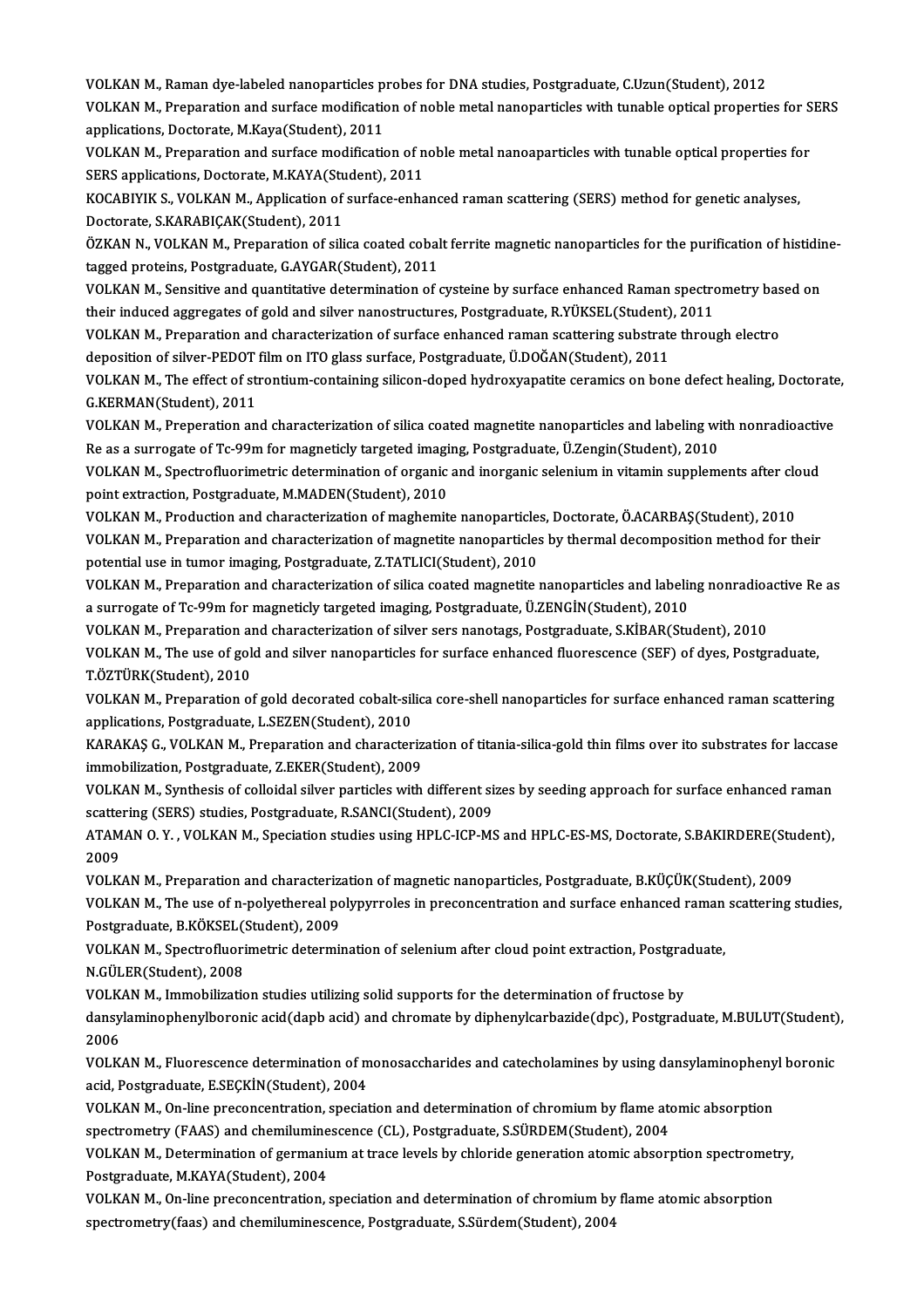VOLKAN M., Preconcentration and speciation of iron by using renewable surface flow injection system (RS-FIA),<br>Restanaduate S.Tekin(Student), 2002 VOLKAN M., Preconcentration and spe<br>Postgraduate, S.Tekin(Student), 2003<br>VOLKAN M., Presensentration and and VOLKAN M., Preconcentration and speciation of iron by using renewable surface flow injection system (RS-FIA),<br>Postgraduate, S.Tekin(Student), 2003<br>VOLKAN M., Preconcentration and speciation of iron by using renewable surfa

Postgraduate, S.Tekin(Student), 2003<br>VOLKAN M., Preconcentration and spec<br>Postgraduate, S.TEKİN(Student), 2003<br>VOLKAN M. Preconsentration of serms VOLKAN M., Preconcentration and speciation of iron by using renewable surface flow injection analysis system<br>Postgraduate, S.TEKİN(Student), 2003<br>VOLKAN M., Preconcentration of germanium with mercapto resin and determinati

Postgraduate, S.TEKİN(Stude<br>VOLKAN M., Preconcentratio<br>G.GÖKTÜRK(Student), 1999<br>VOLKAN M. Use of sel sel be VOLKAN M., Preconcentration of germanium with mercapto resin and determination by HGAA<br>G.GÖKTÜRK(Student), 1999<br>VOLKAN M., Use of sol-gel beads in preconcentration, Postgraduate, T.Eroğlu(Student), 1999<br>VOLKAN M., Preconce

VOLKAN M., Use of sol-gel beads in preconcentration, Postgraduate, T.Eroğlu (Student), 1999

G.GÖKTÜRK(Student), 1999<br>VOLKAN M., Use of sol-gel beads in preconcentration, Postgraduate, T.Eroğlu(Student), 1999<br>VOLKAN M., Preconcentation of germanium by surfactant (Cloud point extraction) and determination by HGAAS, VOLKAN M., Preconcentation of germanium by surfactant (Cloud point extraction) and determination by HGAAS,<br>Postgraduate, A.ELİF(Student), 1999<br>VOLKAN M., Preconcentration of germanium with mercapto resin and determination

Postgraduate, A.ELİF(Student), 1999<br>VOLKAN M., Preconcentration of germanium with mercapto resin a<br>absorption spectrometry, Postgraduate, G.Göktürk(Student), 1999<br>VOLKAN M. Hae of sel sel beads in presen lentration. Bestgr VOLKAN M., Preconcentration of germanium with mercapto resin and determination by hydride<br>absorption spectrometry, Postgraduate, G.Göktürk(Student), 1999<br>VOLKAN M., Use of sol-gel beads in precon lentration, Postgraduate,

absorption spectrometry, Postgraduate, G.Göktürk(Student), 1999<br>VOLKAN M., Use of sol-gel beads in precon lentration, Postgraduate, T.EROĞLU(Student), 1999<br>VOLKAN M., Sample preparation methods for the determination of ars VOLKAN M., Use of sol-gel beads in precon lentration, Postgraduate, T.EROĞI<br>VOLKAN M., Sample preparation methods for the determination of arsenic, c<br>atomic absorbtion spectroscopy, Postgraduate, J.LEBLEBİCİ(Student), 1994 VOLKAN M., Sample preparation methods for the determination of arsenic, copper, iron and lead in white sugar by<br>atomic absorbtion spectroscopy, Postgraduate, J.LEBLEBİCİ(Student), 1994<br>VOLKAN M., Sample preperation methods

atomic absorbtion spectroscopy, Postgraduate, J.LEBLEBİCİ(Student), 1994<br>VOLKAN M., Sample preperation methods for the determination of arsenic<br>atomic absorption spectroscopy, Postgraduate, J.Leblebici(Student), 1994<br>VOLKA VOLKAN M., Sample preperation methods for the determination of arsenic, copper, iron and lead in white sugar<br>atomic absorption spectroscopy, Postgraduate, J.Leblebici(Student), 1994<br>VOLKAN M., Determination of germanium in

atomic absorption spectroscopy, Postgraduate, J.Leblebici(Student), 1994<br>VOLKAN M., Determination of germanium in çinkur zinc plant residue, Postgraduate, H.USAMA(Student), 1992<br>VOLKAN M., Selective preconcentration and de

Postgraduate, A.EMİN(Student), 1988

# Articles Published in Journals That Entered SCI, SSCI and AHCI Indexes

rticles Published in Journals That Entered SCI, SSCI and AHCI Indexes<br>I. The potential application of gold-apoferritin nanocages conjugated with 2-amino-2-deoxy-glucose<br>for imaging of breast cancer sells The potential application of gold-<br>for imaging of breast cancer cells<br> $\Lambda$ clan T.  $M$ ,  $\Lambda$ cik E. Günav M. T. Volkan for imaging of breast cancer cells<br>Aslan T.N., Asik E., Güray N.T., Volkan M.

for i<mark>maging of breast cancer cells</mark><br>Aslan T. N. , Asik E., Güray N. T. , Volkan M.<br>JOURNAL OF BIOLOGICAL INORGANIC CHEMISTRY, vol.25, no.8, pp.1139-1152, 2020 (Journal Indexed in SCI)<br>Dovelopment of a solid phase misroeyt

Aslan T. N. , Asik E., Güray N. T. , Volkan M.<br>JOURNAL OF BIOLOGICAL INORGANIC CHEMISTRY, vol.25, no.8, pp.1139-1152, 2020 (Journal Indexed in SCI)<br>II. Development of a solid-phase microextraction LC-MS/MS method for deter JOURNAL OF BIOLOGICAL INORGA<br>Development of a solid-phase<br>stress biomarkers in biofluids<br>Kahnamanaglu K. Tamal E. B., Kan Development of a solid-phase microextraction LC-MS/MS method for determination of oxidative<br>stress biomarkers in biofluids<br>Kahremanoglu K., Temel E. R. , Korkut T. E. , Nalbant A. A. , BAŞTUĞ AZER B., DURUCAN C., VOLKAN M. stress biomarkers in biofluids<br>Kahremanoglu K., Temel E. R. , Korkut T. E. , Nalbant A. A. , BAŞTUĞ AZER B., DURUCAN C.,<br>JOURNAL OF SEPARATION SCIENCE, vol.43, pp.1925-1933, 2020 (Journal Indexed in SCI)<br>EE2, kiness tarsat

Kahremanoglu K., Temel E. R., Korkut T. E., Nalbant A. A., BAŞTUĞ AZER B., DURUCAN C., VOLKAN M., BOYACI<br>JOURNAL OF SEPARATION SCIENCE, vol.43, pp.1925-1933, 2020 (Journal Indexed in SCI)<br>III. EF2-kinase targeted cobalt-fe

- JOURNAL OF SEPARATION SCIENCE, vol.43, pp.1925-1933, 2020 (Journal Indexed in SCI)<br>EF2-kinase targeted cobalt-ferrite siRNA-nanotherapy suppresses BRCA1-mutated breast cancer<br>Asik E., Akpinar Y., Caner A., Kahraman N., GÜR III. EF2-kinase targeted cobalt-ferrite siRNA-nanotherapy suppresses BRCA1-mutated breast cancer Asik E., Akpinar Y., Caner A., Kahraman N., GÜRAY N. T. , Volkan M., Albarracins C., Pataer A., Arun B., Ozpolat B.<br>NANOMEDICINE, vol.14, no.17, pp.2315-2338, 2019 (Journal Indexed in SCI)<br>IV. Gold-assembled silica-coated
- NANOMEDICINE, vol.14, no.17, pp.2315-23.<br>Gold-assembled silica-coated cobalt na<br>enhanced Raman scattering substrate<br>VU DIPIM L.S., KAYA M. VOLKAN M. Gold-assembled silica-coated cob<br>enhanced Raman scattering subs<br>YILDIRIM L. S. , KAYA M., VOLKAN M.<br>TIBVISH JOUBNAL OF CHEMISTBY v enhanced Raman scattering substrate<br>TILDIRIM L. S. , KAYA M., VOLKAN M.<br>TURKISH JOURNAL OF CHEMISTRY, vol.43, no.1, pp.307-318, 2019 (Journal Indexed in SCI)

YILDIRIM L. S. , KAYA M., VOLKAN M.<br>TURKISH JOURNAL OF CHEMISTRY, vol.43, no.1, pp.307-318, 2019 (Journal Indexed in SCI)<br>V. Cellular uptake and apoptotic potential of rhenium labeled magnetic protein cages in MDA-MB-2 TURK<br>Cellu<br>cells<br>Asik E Cellular uptake and apoptotic potential<br>cells<br>Asik E., Aslan T. N. , GÜRAY N. T. , VOLKAN M.<br>ENWPONMENTAL TOYICOLOCY AND BHARM cells<br>Asik E., Aslan T. N. , GÜRAY N. T. , VOLKAN M.<br>ENVIRONMENTAL TOXICOLOGY AND PHARMACOLOGY, vol.63, pp.127-134, 2018 (Journal Indexed in SCI)<br>Selenium speciation in shielten breest semples from inerganis and erganis se

Asik E., Aslan T. N. , GÜRAY N. T. , VOLKAN M.<br>ENVIRONMENTAL TOXICOLOGY AND PHARMACOLOGY, vol.63, pp.127-134, 2018 (Journal Indexed in SCI)<br>VI. Selenium speciation in chicken breast samples from inorganic and organic selen ENVIRONMENTAL TOXICOLOGY AND PHARMACOLOGY, vol.63, pp.127-134, 2018 (Journal Indexed in SCI)<br>Selenium speciation in chicken breast samples from inorganic and organic selenium fed chicken<br>using high performance liquid chrom Selenium speciation in chicken breast<br>using high performance liquid chrom<br>BAKIRDERE S., VOLKAN M., ATAMAN 0. Y.<br>JOUPNAL OF FOOD COMPOSITION AND AN using high performance liquid chromatography-inductively coupled plasma-mass spect<br>BAKIRDERE S., VOLKAN M., ATAMAN O. Y.<br>JOURNAL OF FOOD COMPOSITION AND ANALYSIS, vol.71, pp.28-35, 2018 (Journal Indexed in SCI)<br>A Novel Ass

BAKIRDERE S., VOLKAN M., ATAMAN O. Y.<br>JOURNAL OF FOOD COMPOSITION AND ANALYSIS, vol.71, pp.28-35, 2018 (Journal Indexed in SCI)<br>VII. A Novel Acetylcholinesterase Biosensor: Core-Shell Magnetic Nanoparticles Incorporating a JOURNAL OF FOOD COMPOSITION AND ANALYSIS, vol.71, pp.28-35, 2018 (Journal)<br>A Novel Acetylcholinesterase Biosensor: Core-Shell Magnetic Nanoparticonjugated Polymer for the Detection of Organophosphorus Pesticides<br>Consul H. A Novel Acetylcholinesterase Biosensor: Core-Shell Magnetic Nanoparticles Incorpo<br>Conjugated Polymer for the Detection of Organophosphorus Pesticides<br>Cancar H. D. , SÖYLEMEZ S., AKPINAR Y., KESİK M., Goker S., Gunbas G., V Conjugated Polymer for the Detection of Organophosphorus Pesticides<br>Cancar H. D. , SÖYLEMEZ S., AKPINAR Y., KESİK M., Goker S., Gunbas G., VOLKAN M., Toppare L.<br>ACS APPLIED MATERIALS & INTERFACES, vol.8, no.12, pp.8058-806

ACS APPLIED MATERIALS & INTERFACES, vol.8, no.12, pp.8058-8067, 2016 (Journal Indexed in SCI)<br>VIII. Preparation and labeling of surface-modified magnetoferritin protein cages with a rhenium(I)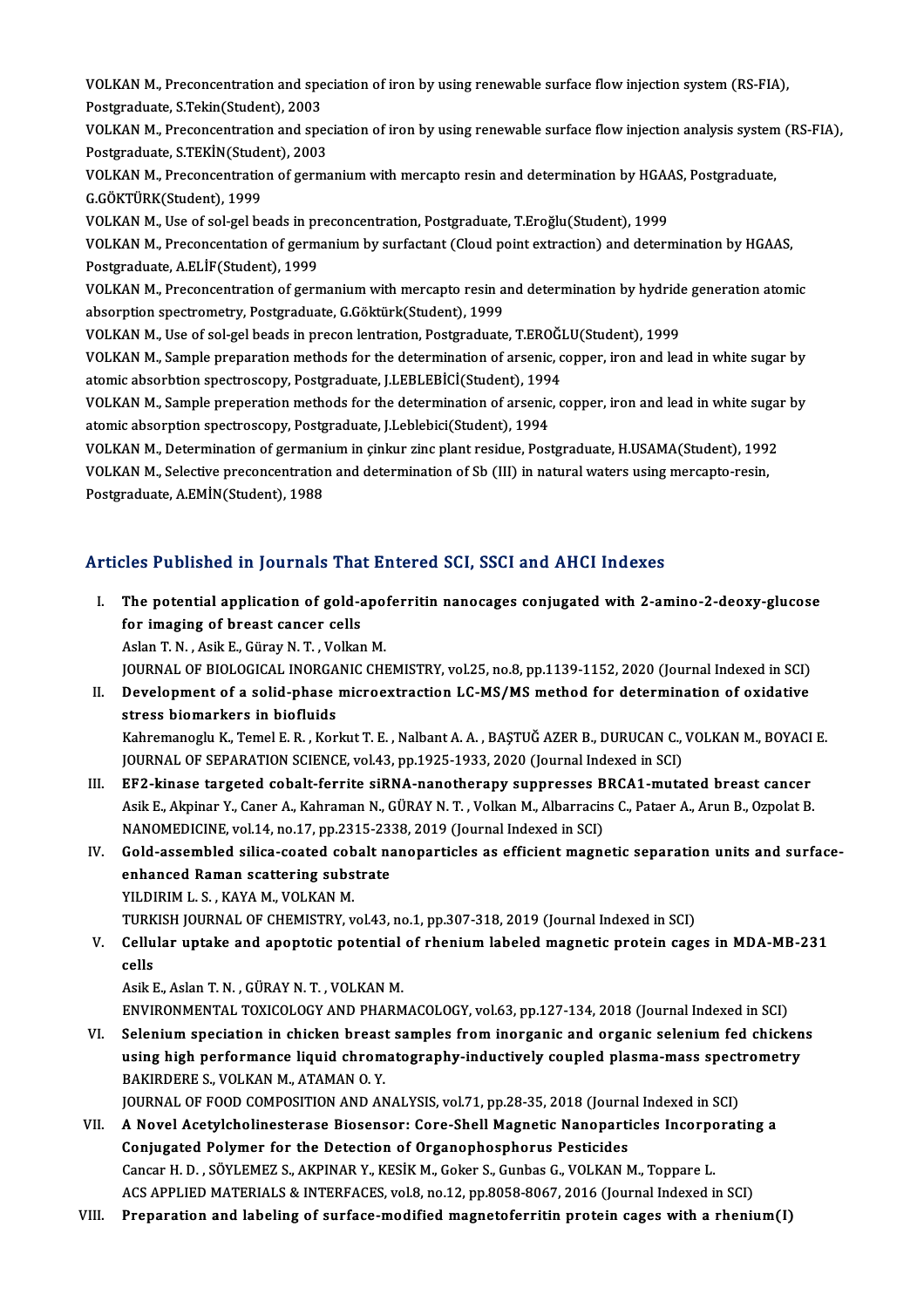carbonyl complex for magnetically targeted radiotherapy carbonyl complex for magne<br>Aslan T.N., Asik E., VOLKAN M.<br>BSC ADVANCES vol 6 no 11 nn Aslan T. N., Asik E., VOLKAN M.<br>RSC ADVANCES, vol.6, no.11, pp.8860-8869, 2016 (Journal Indexed in SCI) Aslan T. N. , Asik E., VOLKAN M.<br>RSC ADVANCES, vol.6, no.11, pp.8860-8869, 2016 (Journal Indexed in SCI)<br>IX. 2-Amino-2-deoxy-glucose conjugated cobalt ferrite magnetic nanoparticle (2DG-MNP) as a targeting<br>agent for br RSC ADVANCES, vol.6, no.11, pp.<br>2-Amino-2-deoxy-glucose com<br>agent for breast cancer cells<br>Asik E. Aslan T. N., VOLKAN M. ( 2-Amino-2-deoxy-glucose conjugated confinent<br>agent for breast cancer cells<br>Asik E., Aslan T. N. , VOLKAN M., GÜRAY N. T.<br>ENWRONMENTAL TOYICOLOCY AND PHAPA agent for breast cancer cells<br>Asik E., Aslan T. N. , VOLKAN M., GÜRAY N. T.<br>ENVIRONMENTAL TOXICOLOGY AND PHARMACOLOGY, vol.41, pp.272-278, 2016 (Journal Indexed in SCI)<br>Cellular untake, genetoxisity and sytetoxisity of seb Asik E., Aslan T. N. , VOLKAN M., GÜRAY N. T.<br>ENVIRONMENTAL TOXICOLOGY AND PHARMACOLOGY, vol.41, pp.272-278, 2016 (Journal Indexed in SCI)<br>X. Cellular uptake, genotoxicity and cytotoxicity of cobalt ferrite magnetic na ENVIRONMEN<br>Cellular upt<br>breast cells<br>Asik E. Almin Asik E., Akpinar Y., Guray T., Iscan M., ÇAKMAK DEMİRCİGİL G., VOLKAN M. breast cells<br>Asik E., Akpinar Y., Guray T., Iscan M., ÇAKMAK DEMİRCİGİL G., VOLKAN M.<br>TOXICOLOGY RESEARCH, vol.5, no.6, pp.1649-1662, 2016 (Journal Indexed in SCI)<br>Preperation of silise seeted sebelt forrite megnetis penep XI. Preparation of silica coated cobalt ferrite magnetic nanoparticles for the purification of histidine-<br>tagged proteins TOXICOLOGY RESE<br>Preparation of s<br>tagged proteins<br>Avgar C. Kave M AygarG.,KayaM.,ÖzkanN.,KocabıyıkS.,VolkanM. t<mark>agged proteins</mark><br>Aygar G., Kaya M., Özkan N., Kocabıyık S., Volkan M.<br>JOURNAL OF PHYSICS AND CHEMISTRY OF SOLIDS, vol.87, pp.64-71, 2015 (Journal Indexed in SCI)<br>Speciation of Solonium in Sunnloments by Hish Borformanes L Aygar G., Kaya M., Özkan N., Kocabıyık S., Volkan M.<br>JOURNAL OF PHYSICS AND CHEMISTRY OF SOLIDS, vol.87, pp.64-71, 2015 (Journal Indexed in SCI)<br>XII. Speciation of Selenium in Supplements by High Performance Liquid Chr **JOURNAL OF PHYSICS AND CHEMISTRY (Speciation of Selenium in Supplemer<br>Coupled Plasma-Mass Spectrometry**<br>RAKIRDERE S, Volken M, ATAMAN O V Speciation of Selenium in Suppleme<br>Coupled Plasma-Mass Spectrometry<br>BAKIRDERE S., Volkan M., ATAMAN 0. Y.<br>ANALYTICAL LETTERS vol 49 no 9 nn 1 Coupled Plasma-Mass Spectrometry<br>BAKIRDERE S., Volkan M., ATAMAN 0. Y.<br>ANALYTICAL LETTERS, vol.48, no.9, pp.1511-1523, 2015 (Journal Indexed in SCI)<br>Buthenium(0), penenestiales sunnested en magnetis silise sected sebelt. BAKIRDERE S., Volkan M., ATAMAN O. Y.<br>ANALYTICAL LETTERS, vol.48, no.9, pp.1511-1523, 2015 (Journal Indexed in SCI)<br>XIII. Ruthenium(0) nanoparticles supported on magnetic silica coated cobalt ferrite: Reusable catalyst in<br> ANALYTICAL LETTERS, vol.48, no.9, pp.1511-1523, 2015 (Journal Inde<br>Ruthenium(0) nanoparticles supported on magnetic silica coat<br>hydrogen generation from the hydrolysis of ammonia-borane<br>Akhayrak S. KAYA M. VOLKAN M. ÖZKAR Ruthenium(0) nanoparticles supported<br>hydrogen generation from the hydrolys<br>Akbayrak S., KAYA M., VOLKAN M., ÖZKAR S.<br>JOUPNAL OF MOLECULAR CATALYSIS A CHE hydrogen generation from the hydrolysis of ammonia-borane<br>Akbayrak S., KAYA M., VOLKAN M., ÖZKAR S.<br>JOURNAL OF MOLECULAR CATALYSIS A-CHEMICAL, vol.394, pp.253-261, 2014 (Journal Indexed in SCI)<br>Palladium(0), paponartisks s Akbayrak S., KAYA M., VOLKAN M., ÖZKAR S.<br>JOURNAL OF MOLECULAR CATALYSIS A-CHEMICAL, vol.394, pp.253-261, 2014 (Journal Indexed in SCI)<br>XIV. Palladium(0) nanoparticles supported on silica-coated cobalt ferrite: A highly ac JOURNAL OF MOLECULAR CATALYSIS A-CHEMICAL, vol.394, pp.253-261, 2014 (Journal Index<br>Palladium(0) nanoparticles supported on silica-coated cobalt ferrite: A highly activisolable and reusable catalyst for hydrolytic dehydrog Palladium(0) nanoparticles supported<br>isolable and reusable catalyst for hydro<br>Akbayrak S., KAYA M., VOLKAN M., ÖZKAR S.<br>APPLIED CATALYSIS P ENVIDONMENTAL .v isolable and reusable catalyst for hydrolytic dehydrogenation of ammonia borane<br>Akbayrak S., KAYA M., VOLKAN M., ÖZKAR S.<br>APPLIED CATALYSIS B-ENVIRONMENTAL, vol.147, pp.387-393, 2014 (Journal Indexed in SCI) XV. Influence of ultrasonically assisted synthesis on particle size of magnetic nanoparticles KÜÇÜK B., ÖZKAN N., VOLKAN M. JOURNAL OF PHYSICS AND CHEMISTRY OF SOLIDS, vol.74, no.10, pp.1426-1432, 2013 (Journal Indexed in SCI) XVI. Ag nanostructures on a poly(3,4-ethylenedioxythiophene) filmprepared with electrochemical route: JOURNAL OF PHYSICS AND CHEMISTRY OF SOLIDS, vol.74, no.10, pp.1426-1432, 2013 (J.<br>Ag nanostructures on a poly(3,4-ethylenedioxythiophene) film prepared with<br>A controllable roughened SERS substrate with high repeatability a Ag nanostructures on a poly(3,4-ethyle<br>A controllable roughened SERS substra<br>Dogan U., KAYA M., CİHANER A., VOLKAN M.<br>ELECTROCHIMICA ACTA vel 85-nn 220-227 A controllable roughened SERS substrate with high repeatability an<br>Dogan U., KAYA M., CİHANER A., VOLKAN M.<br>ELECTROCHIMICA ACTA, vol.85, pp.220-227, 2012 (Journal Indexed in SCI)<br>Navy Annroash for the Surface Enhanced Bess Dogan U., KAYA M., CİHANER A., VOLKAN M.<br>ELECTROCHIMICA ACTA, vol.85, pp.220-227, 2012 (Journal Indexed in SCI)<br>XVII. New Approach for the Surface Enhanced Resonance Raman Scattering (SERRS) Detection of ELECTROCHIMICA ACTA, vol.85, pp.220-227, 2012 (Journal Indexed in SCI)<br>New Approach for the Surface Enhanced Resonance Raman Scattering<br>Dopamine at Picomolar (pM) Levels in the Presence of Ascorbic Acid<br>Kayat M., VOLKAN M. New Approach for<br>Dopamine at Picom<br>Kayat M., VOLKAN M.<br>ANALYTICAL CHEMIS ANALYTICAL CHEMISTRY, vol.84, no.18, pp.7729-7735, 2012 (Journal Indexed in SCI) XVIII. Copper(0) Nanoparticles Supported on Silica-Coated Cobalt Ferrite Magnetic Particles: Cost Effective Catalyst in the Hydrolysis of Ammonia-Borane with an Exceptional Reusability Performance KAYA M., Zahmakıran M., ÖZKAR S., VOLKAN M. ACS APPLIED MATERIALS & INTERFACES, vol.4, no.8, pp.3866-3873, 2012 (Journal Indexed in SCI) KAYA M., Zahmakıran M., ÖZKAR S., VOLKAN M.<br>ACS APPLIED MATERIALS & INTERFACES, vol.4, no.8, pp.3866-3873, 2012 (Journal Indexed in SCI)<br>XIX. Speciation of selenium in vitamin tablets using spectrofluorometry following clo ACS APPLIED MATERIALS & INTERFACES, vol.4, no.8, pp.386<br>Speciation of selenium in vitamin tablets using spectr<br>Guler N., Maden M., Bakirdere S., ATAMAN O.Y. , VOLKAN M.<br>FOOD CHEMISTRY vol.129, no.4, np.1792-1799-2011 (Jour Speciation of selenium in vitamin tablets using spectrofluorometry fol<br>Guler N., Maden M., Bakirdere S., ATAMAN O.Y. , VOLKAN M.<br>FOOD CHEMISTRY, vol.129, no.4, pp.1793-1799, 2011 (Journal Indexed in SCI)<br>Preperation and sh Guler N., Maden M., Bakirdere S., ATAMAN O. Y. , VOLKAN M.<br>FOOD CHEMISTRY, vol.129, no.4, pp.1793-1799, 2011 (Journal Indexed in SCI)<br>XX. Preparation and characterization of surface modified gamma-Fe2O3 (maghemite)-silica<br> FOOD CHEMISTRY, vol.129, no.4, pp.1793-1799, 2011 (Journal Indexed in SCI)<br>Preparation and characterization of surface modified gamma-Fe2O3 (nanocomposites used for the purification of benzaldehyde lyase<br>TURAL B., Sopaci S Preparation and characterization of surface modifi<br>nanocomposites used for the purification of benza<br>TURAL B., Sopaci S. B. , ÖZKAN N., DEMÌR A. G. , Volkan M.<br>JOUPNAL OF PUYSICS AND CHEMISTRY OF SOLIDS VOLZ? JOURNAL OF PHYSICS AND CHEMISTRY OF SOLIDS, vol.72, no.8, pp.968-973, 2011 (Journal Indexed in SCI) TURAL B., Sopaci S. B. , ÖZKAN N., DEMİR A. G. , Volkan M.<br>JOURNAL OF PHYSICS AND CHEMISTRY OF SOLIDS, vol.72, no.8, pp.968-973, 2011 (Journal Indexed in SCI)<br>XXI. Germanium determination by flame atomic absorption spe JOURNAL OF PHYSICS AND CH<br>Germanium determination<br>chloride generation system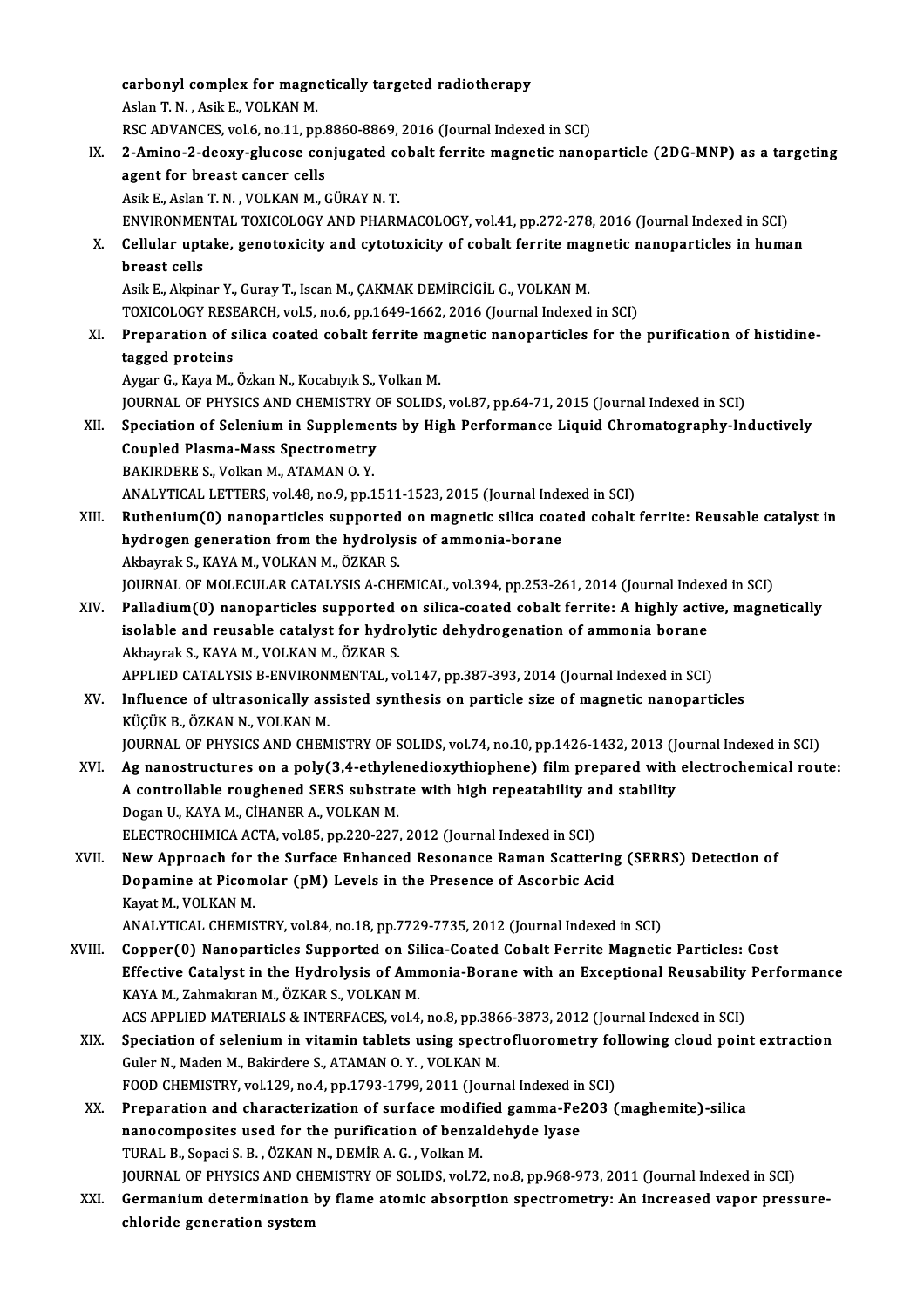Kaya M., VOLKAN M. Kaya M., VOLKAN M.<br>TALANTA, vol.84, no.1, pp.122-126, 2011 (Journal Indexed in SCI)<br>Surface enhanged Baman seattering (SEPS) studies on eily XXII. Surface-enhanced Raman scattering (SERS) studies on silver nanorod substrates<br>Sanci R. Volkan M. TALANTA, vol.84, r<br>Surface-enhance<br>Sanci R., Volkan M.<br>SENSOBS AND ACT Surface-enhanced Raman scattering (SERS) studies on silver nanorod substrates<br>Sanci R., Volkan M.<br>SENSORS AND ACTUATORS B-CHEMICAL, vol.139, no.1, pp.150-155, 2009 (Journal Indexed in SCI)<br>Preparation and characterization Sanci R., Volkan M.<br>SENSORS AND ACTUATORS B-CHEMICAL, vol.139, no.1, pp.150-155, 2009 (Journal Indexed in SCI)<br>XXIII. Preparation and characterization of polymer coated superparamagnetic magnetite nanoparticle<br>255||255||25 **SENSORS AND 4**<br>Preparation a<br>agglomerates<br>TURAL P. ÖZKA Preparation and characteriza<br>agglomerates<br>TURAL B., ÖZKAN N., VOLKAN M.<br>JOUPMAL OF PHYSICS AND CHEM agglomerates<br>TURAL B., ÖZKAN N., VOLKAN M.<br>JOURNAL OF PHYSICS AND CHEMISTRY OF SOLIDS, vol.70, no.5, pp.860-866, 2009 (Journal Indexed in SCI) TURAL B., ÖZKAN N., VOLKAN M.<br>JOURNAL OF PHYSICS AND CHEMISTRY OF SOLIDS, vol.70, no.5, pp.860-866, 2009 (Journal Indexed in SCI)<br>XXIV. Carboligation reactions with benzaldehyde lyase immobilized on superparamagnetic solid SOURNAL OF PHYSICS AND CHEMISTRY OF SOLIDS, vol.7<br>Carboligation reactions with benzaldehyde lyase<br>Sopaci S. B. , Turan I. S. , Tural B., Volkan M., DEMİR A. G.<br>OPCANIC & PIOMOLECIJ AP CHEMISTRY vol.7, no.8, nn Carboligation reactions with benzaldehyde lyase immobilized on superparamagnetic so<br>Sopaci S. B. , Turan I. S. , Tural B., Volkan M., DEMİR A. G.<br>ORGANIC & BIOMOLECULAR CHEMISTRY, vol.7, no.8, pp.1658-1664, 2009 (Journal I Sopaci S. B. , Turan I. S. , Tural B., Volkan M., DEMİR A. G.<br>ORGANIC & BIOMOLECULAR CHEMISTRY, vol.7, no.8, pp.1658-1664, 2009 (Journal Indexed in SCI)<br>XXV. Synthesis of N-polyethereal polypyrroles and their application f ORGANIC &<br>Synthesis of<br>earth ions<br>Keksel B Ci Synthesis of N-polyethereal polypyrroles and th<br>earth ions<br>Koksel B., CİHANER A., Kaya M., Volkan M., ÖNAL A. M.<br>JOUPMAL OF APPLIED POLYMER SCIENCE vol 108 P.9 earth ions<br>Koksel B., CİHANER A., Kaya M., Volkan M., ÖNAL A. M.<br>JOURNAL OF APPLIED POLYMER SCIENCE, vol.108, no.4, pp.2707-2711, 2008 (Journal Indexed in SCI) Koksel B., CİHANER A., Kaya M., Volkan M., ÖNAL A. M.<br>JOURNAL OF APPLIED POLYMER SCIENCE, vol.108, no.4, pp.2707-2711, 2008 (Journal Indexed in SCI)<br>XXVI. Preparation and characterization of ni-nitrilotriacetic acid bearin JOURNAL OF APPLIED POLYMER SCIENCE, vol.108<br>Preparation and characterization of ni-nitril<br>superparamagnetic magnetite nanoparticles<br>TURAL B. KAYA M. Ostkan N. Volkan M. Preparation and characterization of<br>superparamagnetic magnetite nanop<br>TURAL B., KAYA M., Oezkan N., Volkan M.<br>JOUPMAL OF NANOSCIENCE AND NANOT superparamagnetic magnetite nanoparticles<br>TURAL B., KAYA M., Oezkan N., Volkan M.<br>JOURNAL OF NANOSCIENCE AND NANOTECHNOLOGY, vol.8, no.2, pp.695-701, 2008 (Journal Indexed in SCI)<br>Popid supthesis and shapesterization of ma TURAL B., KAYA M., Oezkan N., Volkan M.<br>JOURNAL OF NANOSCIENCE AND NANOTECHNOLOGY, vol.8, no.2, pp.695-7<br>XXVII. Rapid synthesis and characterization of maghemite nanoparticles<br>Tural B., Oezenbas M., ATALAY S., Volkan M. **JOURNAL OF NANOSCIENCE AND NANOTEC<br>Rapid synthesis and characterization of<br>Tural B., Oezenbas M., ATALAY S., Volkan M.<br>JOURNAL OF NANOSCIENCE AND NANOTEC** Rapid synthesis and characterization of maghemite nanoparticles<br>Tural B., Oezenbas M., ATALAY S., Volkan M.<br>JOURNAL OF NANOSCIENCE AND NANOTECHNOLOGY, vol.8, no.2, pp.861-866, 2008 (Journal Indexed in SCI)<br>Silver nanoparti Tural B., Oezenbas M., ATALAY S., Volkan M.<br>JOURNAL OF NANOSCIENCE AND NANOTECHNOLOGY, vol.8, no.2, pp.861-866, 2008 (Journal Indexed in SCI<br>XXVIII. Silver nanoparticle-doped polyvinyl alcohol coating as a medium for surfa **JOURNAL OF NANOSC**<br>Silver nanoparticle<br>scattering analysis<br>Karabisak S. Kaya M Silver nanoparticle-doped polyvinyl ale<br>scattering analysis<br>Karabicak S., Kaya M., Vo-Dinh T., Volkan M.<br>JOUPMAL OF NANOSCIENCE AND NANOTEC scattering analysis<br>Karabicak S., Kaya M., Vo-Dinh T., Volkan M.<br>JOURNAL OF NANOSCIENCE AND NANOTECHNOLOGY, vol.8, no.2, pp.955-960, 2008 (Journal Indexed in SCI)<br>Effect of nitrie acid for equal stabilization and consitivi Karabicak S., Kaya M., Vo-Dinh T., Volkan M.<br>JOURNAL OF NANOSCIENCE AND NANOTECHNOLOGY, vol.8, no.2, pp.955-960, 2008 (Journal Indexed<br>XXIX. Effect of nitric acid for equal stabilization and sensitivity of different seleni JOURNAL OF NANOSCIENCE AND NANOTECHNOLOGY,<br>Effect of nitric acid for equal stabilization and see<br>electrothermal atomic absorption spectrometry<br>Sebin E. Volkan M. Ataman Q. Effect of nitric acid for equelectrothermal atomic absortance<br>Sahin F., Volkan M., Ataman O.<br>ANALYTICA CHIMICA ACTA .v Sahin F., Volkan M., Ataman O.<br>ANALYTICA CHIMICA ACTA, vol.547, no.1, pp.126-131, 2005 (Journal Indexed in SCI) Sahin F., Volkan M., Ataman O.<br>ANALYTICA CHIMICA ACTA, vol.547, no.1, pp.126-131, 2005 (Journal Indexed in SCI)<br>XXX. Flow injection fluorescence determination of dopamine using a photo induced electron transfer<br>(PET) boron ANALYTICA CHIMICA ACTA, vol.54<br>Flow injection fluorescence de<br>(PET) boronic acid derivative<br>Seekin Z. Vellian M Flow injection flu<br>(PET) boronic aci<br>Seckin Z., Volkan M.<br>ANALYTICA CUIMIC (PET) boronic acid derivative<br>Seckin Z., Volkan M.<br>ANALYTICA CHIMICA ACTA, vol.547, no.1, pp.104-108, 2005 (Journal Indexed in SCI) Seckin Z., Volkan M.<br>ANALYTICA CHIMICA ACTA, vol.547, no.1, pp.104-108, 2005 (Journal Indexed in SCI)<br>XXXI. Investigation of acetyl ferrocene migration from hydroxyl-terminated polybutadiene based<br>Alastemera by means of ul ANALYTICA CHIMICA ACTA, vol.547, no.1, pp.104-108, 2005 (Journal Indexed in SCI)<br>Investigation of acetyl ferrocene migration from hydroxyl-terminated polybutadiene based<br>elastomers by means of ultraviolet-visible and atomi Unver A., Dilsiz N., Volkan M., Akovali G. elastomers by means of ultraviolet-visible and atomic absorption spectroscopic techniques XXXII. A sol-gel derived AgCl photochromic coating on glass for SERS chemical sensor application<br>Volkan M., Stokes D., Vo-Dinh T. JOURNAL OF APPLIED POLYMER SCIENCE, vol.96, no.5, pp.1654-1661, 2005 (Journal Indexed in SCI) SENSORS AND ACTUATORS B-CHEMICAL, vol.106, no.2, pp.660-667, 2005 (Journal Indexed in SCI) Volkan M., Stokes D., Vo-Dinh T.<br>SENSORS AND ACTUATORS B-CHEMICAL, vol.106, no.2, pp.660-667, 2005 (Journal Indexed in S<br>XXXIII. Selective pre-concentration of selenite from aqueous samples using mercapto-silica<br>Sabin E. V SENSORS AND ACTUATORS B-CHEMICAL,<br>Selective pre-concentration of seleni<br>Sahin F., Volkan M., Howard A., Ataman O.<br>TALANTA .vol.60, no.5, nn.1003,1009,200 Selective pre-concentration of selenite from aqueous sample<br>Sahin F., Volkan M., Howard A., Ataman O.<br>TALANTA, vol.60, no.5, pp.1003-1009, 2003 (Journal Indexed in SCI)<br>Evaluation of dissolution methods in the presense of Sahin F., Volkan M., Howard A., Ataman O.<br>TALANTA, vol.60, no.5, pp.1003-1009, 2003 (Journal Indexed in SCI)<br>XXXIV. Evaluation of dissolution methods in the presence of high chloride content for the determination of TALANTA, vol.60, no.5, pp.1003-1009, 2003 (Journal Indexed in SCI)<br>Evaluation of dissolution methods in the presence of high chloride content for the determ<br>germanium in geological matrices by hydride generation atomic abs Evaluation of dissolution methods in<br>germanium in geological matrices by<br>Abbasi H., Eroglu A., Anwari M., Volkan M.<br>ANALYTICAL SCIENCES vol.17, no.4, nn.51 germanium in geological matrices by hydride generation atomic absorption spectrometry<br>Abbasi H., Eroglu A., Anwari M., Volkan M.<br>ANALYTICAL SCIENCES, vol.17, no.4, pp.559-560, 2001 (Journal Indexed in SCI) Abbasi H., Eroglu A., Anwari M., Volkan M.<br>ANALYTICAL SCIENCES, vol.17, no.4, pp.559-560, 2001 (Journal Indexed in SCI)<br>XXXV. Surface-enhanced Raman of dopamine and neurotransmitters using sol-gel substrates and polyme ANALYTICAL SCIENCES, vol.:<br>Surface-enhanced Raman<br>coated fiber-optic probes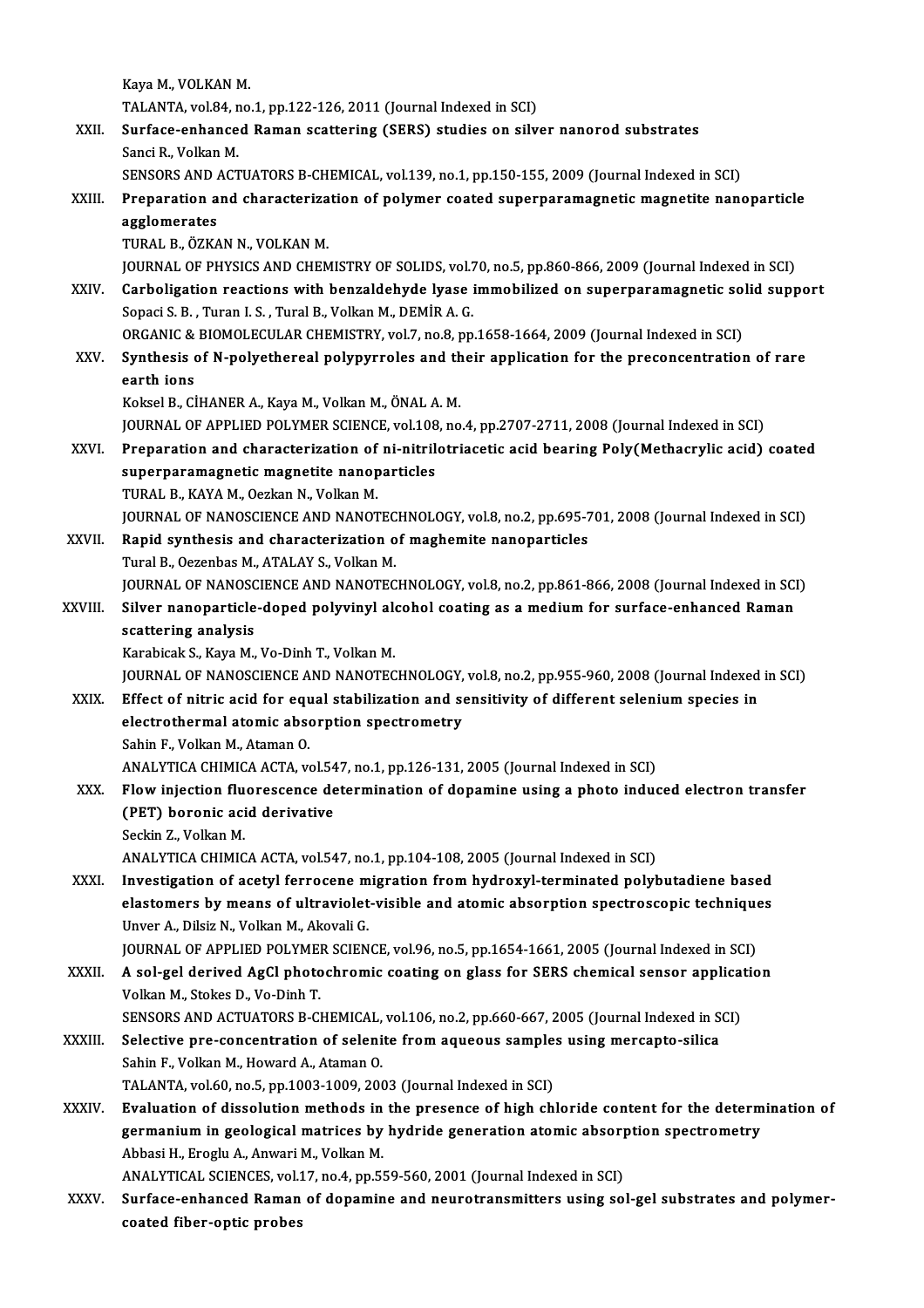VolkanM.,StokesD.,Vo-DinhT. Volkan M., Stokes D., Vo-Dinh T.<br>APPLIED SPECTROSCOPY, vol.54, no.12, pp.1842-1848, 2000 (Journal Indexed in SCI)<br>Speciation and presensentration of inergenis tellurium from waters using a Volkan M., Stokes D., Vo-Dinh T.<br>APPLIED SPECTROSCOPY, vol.54, no.12, pp.1842-1848, 2000 (Journal Indexed in SCI)<br>XXXVI. Speciation and preconcentration of inorganic tellurium from waters using a mercaptosilica<br>migrosolumn APPLIED SPECTROSCOPY, vol.54, no.12, pp.1842-1848, 2000 (Journal Indexed in SCI)<br>Speciation and preconcentration of inorganic tellurium from waters using a mercaptosili<br>microcolumn and determination by hydride generation a Speciation and preconcentration of inorganic tellurium from waters using a mercaptosilica microcolumn and determination by hydride generation atomic absorption spectrometry Korez A., Eroglu A., Volkan M., Ataman O. JOURNAL OF ANALYTICAL ATOMIC SPECTROMETRY, vol.15, no.12, pp.1599-1605, 2000 (Journal Indexed in SCI) Korez A., Eroglu A., Volkan M., Ataman O.<br>3 JOURNAL OF ANALYTICAL ATOMIC SPECTROMETRY, vol.15, no.12, pp.1599-1605, 2000 (Journal Indexed in Strates for<br>3 KXXVII. Fiber optic sensors using novel substrates for hydrogen sul **JOURNAL OF A**<br>Fiber optic se<br>fluorescence<br>Freglu A Volk Fiber optic sensors using no<br>fluorescence<br>Eroglu A., Volkan M., Ataman O.<br>TALANTA .vol 53, no 1, nn 90, 14 fluorescence<br>Eroglu A., Volkan M., Ataman O.<br>TALANTA, vol.53, no.1, pp.89-101, 2000 (Journal Indexed in SCI)<br>Presensentration of sermanium on mersente modified sil Eroglu A., Volkan M., Ataman O.<br>TALANTA, vol.53, no.1, pp.89-101, 2000 (Journal Indexed in SCI)<br>XXXVIII. Preconcentration of germanium on mercapto-modified silica gel<br>Gokturk G., Delzendeh M., Volkan M. TALANTA, vol.53, no.1, pp.89-101, 20<br>Preconcentration of germanium<br>Gokturk G., Delzendeh M., Volkan M.<br>SPECTPOCHIMICA ACTA PAPT P.AT Preconcentration of germanium on mercapto-modified silica gel<br>Gokturk G., Delzendeh M., Volkan M.<br>SPECTROCHIMICA ACTA PART B-ATOMIC SPECTROSCOPY, vol.55, no.7, pp.1063-1071, 2000 (Journal Indexed in<br>SCD Gokt<br>SPEC<br>SCI)<br>Clev SPECTROCHIMICA ACTA PART B-ATOMIC SPECTROSCOPY, vol.55, no.7, pp.1063-1071, 2000 (Journal Index<br>SCI)<br>XXXIX. Cloud point preconcentration of germanium and determination by hydride generation atomic<br>absorption apertromatry SCI)<br>Cloud point preconcentra<br>absorption spectrometry<br>Borukbayram A. Vellra M Cloud point preconcentr<br>absorption spectrometry<br>Boyukbayram A., Volkan M.<br>SPECTROCHIMICA ACTA BA absorption spectrometry<br>Boyukbayram A., Volkan M.<br>SPECTROCHIMICA ACTA PART B-ATOMIC SPECTROSCOPY, vol.55, no.7, pp.1073-1080, 2000 (Journal Indexed in<br>SCI) Boyukbayram A., Volkan M. SPECTROCHIMICA ACTA PART B-ATOMIC SPECTROSCOPY, vol.55, no.7, pp.1073-1080, 2000 (Journal Inde<br>SCI)<br>XL. A new surface-enhanced Raman scattering substrate based on silver nanoparticles in sol-gel<br>Vellian M. Stakes D. Ve Din SCI)<br>A new surface-enhanced Rai<br>Volkan M., Stokes D., Vo-Dinh T.<br>JOUPNAL OF PAMAN SPECTPOS A new surface-enhanced Raman scattering substrate based on silver nanoparticles in s<br>Volkan M., Stokes D., Vo-Dinh T.<br>JOURNAL OF RAMAN SPECTROSCOPY, vol.30, no.12, pp.1057-1065, 1999 (Journal Indexed in SCI)<br>Sample propora Volkan M., Stokes D., Vo-Dinh T.<br>JOURNAL OF RAMAN SPECTROSCOPY, vol.30, no.12, pp.1057-1065, 1999 (Journal Indexe<br>XLI. Sample preparation for arsenic, copper, iron, and lead determination in sugar<br>Leblabisi L. Volkan M. **JOURNAL OF RAMAN<br>Sample preparation<br>Leblebici J., Volkan M.<br>JOUPNAL OF ACPICUL** Sample preparation for arsenic, copper, iron, and lead determination in sugar<br>Leblebici J., Volkan M.<br>JOURNAL OF AGRICULTURAL AND FOOD CHEMISTRY, vol.46, no.1, pp.173-177, 1998 (Journal Indexed in SCI)<br>Hydrogen sulfide det Leblebici J., Volkan M.<br>JOURNAL OF AGRICULTURAL AND FOOD CHEMISTRY, vol.46, no.1, pp.1<br>XLII. Hydrogen sulfide determination by solid surface luminescence<br>Frogly A. Volkan M. Bayramh E. Ataman O. Mark H. FOURNAL OF AGRICULTURAL AND FOOD CHEMISTRY<br>Hydrogen sulfide determination by solid surfa<br>Eroglu A., Volkan M., Bayramh E., Ataman O., Mark H.<br>ERESENIUS JOURNAL OF ANALYTICAL CHEMISTRY Y XLII. Hydrogen sulfide determination by solid surface luminescence<br>Eroglu A., Volkan M., Bayramh E., Ataman O., Mark H.<br>FRESENIUS JOURNAL OF ANALYTICAL CHEMISTRY, vol.355, pp.667-671, 1996 (Journal Indexed in SCI) Eroglu A., Volkan M., Bayramh E., Ataman O., Mark H.<br>FRESENIUS JOURNAL OF ANALYTICAL CHEMISTRY, vol.355, pp.667-671, 1996<br>XLIII. Determination of germanium by AAS in chloride-containing matrices FRESENIUS JOURNAL OF ANALYTICAL CHE<br>Determination of germanium by AAS i<br>Anwari M., Abbasi H., Volkan M., Ataman O.<br>ERESENIUS JOURNAL OF ANALYTICAL CHE Anwari M., Abbasi H., Volkan M., Ataman O.<br>FRESENIUS JOURNAL OF ANALYTICAL CHEMISTRY, vol.355, pp.284-288, 1996 (Journal Indexed in SCI) Anwari M., Abbasi H., Volkan M., Ataman O.<br>FRESENIUS JOURNAL OF ANALYTICAL CHEMISTRY, vol.355, pp.284-288, 1996 (Journal Indexed in SCI)<br>XLIV. DETERMINATION OF SELENIUM IN DIET BY ZEEMAN EFFECT GRAPHITE-FURNACE ATOMIC-FRESENIUS JOURNAL OF ANALYTICAL CHEMISTRY, vol355, pp.284-288, 1996 (Journal In<br>DETERMINATION OF SELENIUM IN DIET BY ZEEMAN EFFECT GRAPHITE-FURNA<br>ABSORPTION SPECTROMETRY FOR CALCULATION OF DAILY DIETARY INTAKES<br>ABLU, VOLKA DETERMINATION OF SEL<br>ABSORPTION SPECTROM!<br>ARI U., VOLKAN M., ARAS N.<br>JOUPMAL OF ACRICULTURA ABSORPTION SPECTROMETRY FOR CALCULATION OF DAILY DIETARY INTAKES<br>ARI U., VOLKAN M., ARAS N.<br>JOURNAL OF AGRICULTURAL AND FOOD CHEMISTRY, vol.39, no.12, pp.2180-2183, 1991 (Journal Indexed in SCI)<br>PRECONCENTRATION OF SOME TR ARI U., VOLKAN M., ARAS N.<br>JOURNAL OF AGRICULTURAL AND FOOD CHEMISTRY, vol.39, no.12, pp.2180-2183, 1991 (Journal Indexed in<br>XLV. PRECONCENTRATION OF SOME TRACE-METALS FROM SEA-WATER ON A MERCAPTO-MODIFIED<br>SUJCA CEL **JOURNAL OF<br>PRECONCEN<br>SILICA-GEL<br>VOLKAN M** XLV. PRECONCENTRATION OF SOME TRACE-METALS FROM SEA-WATER ON A MERCAPTO-MODIFIED<br>SILICA-GEL<br>VOLKAN M., ATAMAN O., HOWARD A. ANALYST, vol.112, no.10, pp.1409-1412, 1987 (Journal Indexed in SCI) XLVI. SELECTIVE PRECONCENTRATION OF ARSENITE ON MERCAPTO-MODIFIED SILICA-GEL HOWARD A., VOLKAN M., ATAMAN O. ANALYST, vol.112, no.2, pp.159-162, 1987 (Journal Indexed in SCI)

## Refereed Congress / Symposium Publications in Proceedings

- I. Yüzeyde Güçlendirilmiş Raman Saçılması (YGRS) Metodu ile ProteazomDNA'sının Tanınması Yüzeyde Güçlendirilmiş Raman Saçılması (YG<br>UZUN C., KARABIÇAK S., KOCABIYIK S., VOLKAN M.<br>20 Ulucal Kimua Kongresi Turkay 10, 14 Septemb Yüzeyde Güçlendirilmiş Raman Saçılması (YGRS) Met<br>UZUN C., KARABIÇAK S., KOCABIYIK S., VOLKAN M.<br>29. Ulusal Kimya Kongresi, Turkey, 10 - 14 September 2017<br>Manustik Hinertermi Tedevisinde Kullanıma Hugun M
- 29. Ulusal Kimya Kongresi, Turkey, 10 14 September 2017<br>II. Manyetik Hipertermi Tedavisinde Kullanıma Uygun Manyetik Nano ParçacıklarınınHazırlanması AKPINARY.,ÖZTÜRKS.,VOLKANM.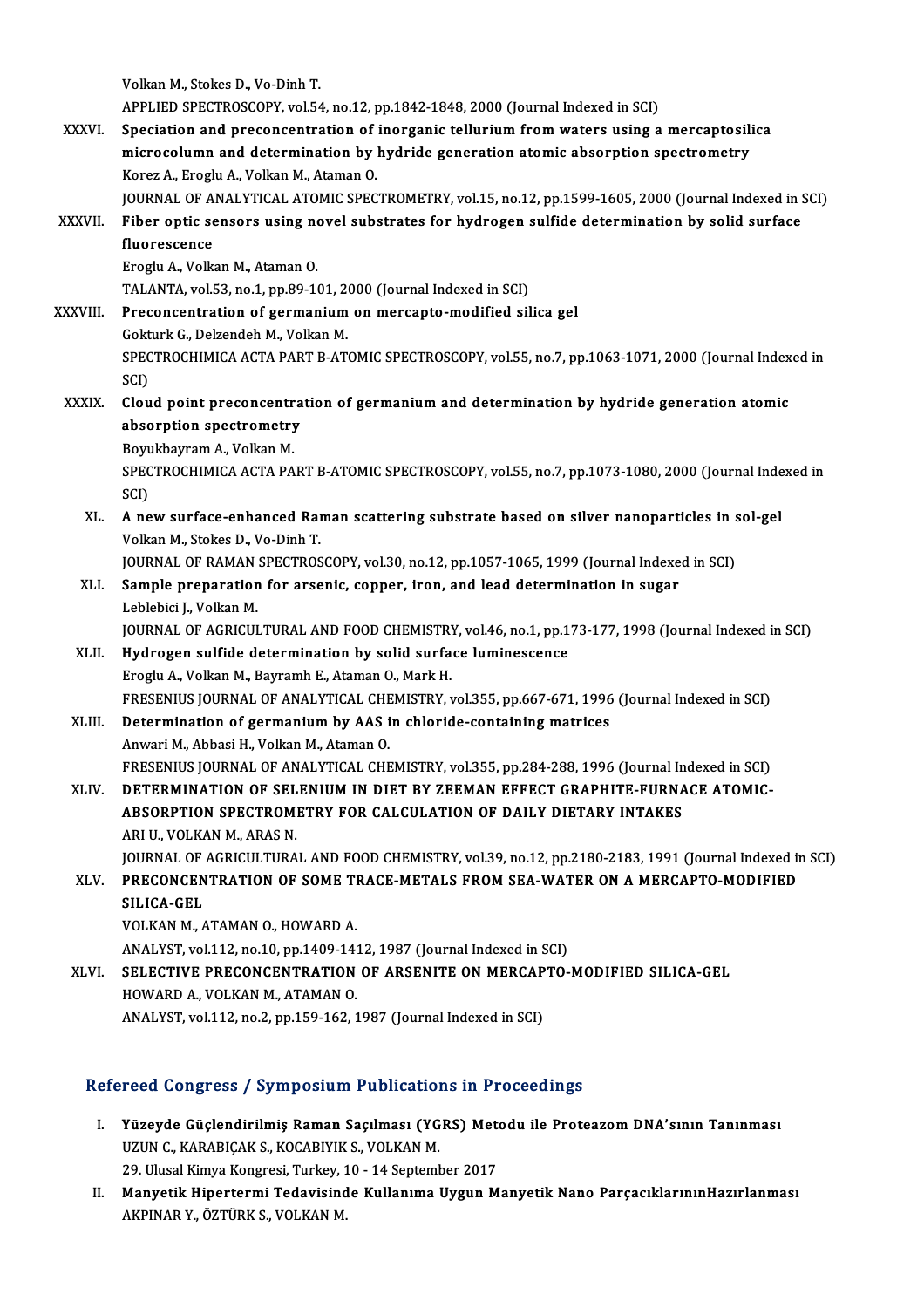29. Ulusal Kimya Kongresi, Turkey, 10 - 14 September 2017

- 29.Ulusal Kimya Kongresi, Turkey, 10 14 September 2017<br>III. Eucaryotic elongation factor 2kinaze is a novel therapeutic target in BRCA1 mutated breast cancer<br>VOLKAN M. CÜRAV N.T. Asik E. LORG Borestein G. Ornelat B. Kohr 29.Ulusal Kimya Kongresi, Turkey, 10 - 14 September 2017<br>Eucaryotic elongation factor 2kinaze is a novel therapeutic target in<br>VOLKAN M., GÜRAY N. T. , Asik E., Lopez-Berestein G., Ozpolat B., Kahraman N. Eucaryotic elongation factor 2kinaze<br>VOLKAN M., GÜRAY N. T. , Asik E., Lopez-<br>AACR, 1 - 05 April 2017, vol.77, pp.1125<br>Application of SERS nanotag labeled AACR, 1 - 05 April 2017, vol.77, pp.1125
- VOLKAN M., GÜRAY N. T. , Asik E., Lopez-Berestein G., Ozpolat B., Kahraman N.<br>AACR, 1 05 April 2017, vol.77, pp.1125<br>IV. Application of SERS nanotag labeled probes for DNA studies<br>UZUN C. N. , KOCABIYIK S., VOLKAN M. Application of SERS nanotag labeled probes for DNA studies<br>UZUN C. N. , KOCABIYIK S., VOLKAN M.<br>22nd IUBMB Congress/37th FEBS Congress, Sevilla, Spain, 4 - 09 September 2012, vol.279, pp.350-351<br>Usage of silice coated magn V. Usage of silica coated magnetic nanoparticles and SERS nanotags for gene detection<br>Akpinar Y., KAYA M. C., VOLKAN M. 22nd IUBMB Congress/37th FEBS (<br>Usage of silica coated magnetic<br>Akpinar Y., KAYA M. Ç. , VOLKAN M.<br>22nd UIBMB Congress/37th EEBS ( 22nd IUBMBCongress/37th FEBSCongress,Sevila,Spain,4 -09 September 2012,vol.279,pp.350 Akpinar Y., KAYA M. Ç. , VOLKAN M.<br>22nd IUBMB Congress/37th FEBS Congress, Sevilla, Spain, 4 - 09 September 2012, vol.279, pp.350<br>VI. Determination of proteasome activity using surface enhanced raman scattering (SERS) spec
- 22nd IUBMB Congress/37th FEBS Congress, Sevil<br>Determination of proteasome activity using<br>VOLKAN M., KOCABIYIK S., Akpinar Y., UZUN C. N. Determination of proteasome activity using surface enhanced raman scattering (SERS)<br>VOLKAN M., KOCABIYIK S., Akpinar Y., UZUN C. N.<br>22nd IUBMB Congress/37th FEBS Congress, Sevilla, Spain, 4 - 09 September 2012, vol.279, pp VOLKAN M., KOCABIYIK S., Akpinar Y., UZUN C. N.<br>22nd IUBMB Congress/37th FEBS Congress, Sevilla, Spain, 4 - 09 September 2012, vol.279, pp.351<br>VII. SULFATION MECHANISM OF TRAVERTINES - EFFECT OF SO2 CONCENTRATION, RELA

**22nd IUBMB Congress/<br>SULFATION MECHAN<br>AND TEMPERATURE** SULFATION MECHANISM OF TRA<br>AND TEMPERATURE<br>GOTURK H., VOLKAN M., KAHVECI S.<br>International BIJ EM (UNESCO Cengr

AND TEMPERATURE<br>GOTURK H., VOLKAN M., KAHVECI S.<br>International RILEM/UNESCO Congress on Conservation of Stone and Other Materials: Research - Industry -<br>Modia Poris France 29 June - 01 July 1993, pp.93-99 GOTURK H., VOLKAN M., KAHVECI S.<br>International RILEM/UNESCO Congress on Conservati<br>Media, Paris, France, 29 June - 01 July 1993, pp.83-90 Media, Paris, France, 29 June - 01 July 1993, pp.83-90<br>Supported Projects

Supported Projects<br>TUNCEL S., GÖKMEN A., VOLKAN M., GÖKMEN G. İ. , Project Supported by Higher Education Institutions, GC-MS ile<br>Ankara Avas Bölgesindeki Tenrek, Su ve Bitki Örneklerinde Organeklerlu Bestisitlerin Türkendi Ankara-Ayaş Bölgesindeki Toprak, Su ve Bitki Örneklerinde Organoklorlu Pestisitlerin Türlendirilmesi, 2013 - Continues<br>VOLKAN M., GÖKMEN A., ERTAŞ G., GÖKMEN G. İ. , Project Supported by Higher Education Institutions, TUNCEL S., GÖKMEN A., VOLKAN M., GÖKMEN G. İ. , Project Supported by Higher Education Institutions<br>Ankara-Ayaş Bölgesindeki Toprak, Su ve Bitki Örneklerinde Organoklorlu Pestisitlerin Türlendirilmesi,<br>VOLKAN M., GÖKMEN A.,

LangmuirMetotuKulanılarakCdSeKuantumNoktalarınınInce FilmlerininHazırlanması,2018 -2019

VOLKAN M., GÖKMEN A., ERTAŞ G., GÖKMEN G. İ. , Project Supported by Higher Education Institutions,<br>LangmuirMetotuKullanılarak CdSe Kuantum Noktalarının Ince Filmlerinin Hazırlanması, 2018 - 2019<br>VOLKAN M., Project Supporte LangmuirMetotuKullanılarak CdSe Kuantum Noktalarının Ince Filmlerinin Hazırlanması, 2018 - 2019<br>VOLKAN M., Project Supported by Higher Education Institutions, Manyetik Olarak Hedefe Yönlendirilmiş Radyoaktif<br>Görüntüleme İç VOLKAN M., <mark>1</mark><br>Görüntüleme<br>2012 - 2019<br>VOLKAN M Görüntüleme İçin Re-188 İle İşaretlenmiş Silika Kaplı Magnetit Nanoparçacıkların Hazırlanması Ve Karakterize Edilmesi,<br>2012 - 2019<br>VOLKAN M., Project Supported by Higher Education Institutions, Manyetik Kobalt Ferrit Ve De

2012 - 2019<br>VOLKAN M., Project Supported by Higher Education Institutions, l<br>İle Farklı Hücre Kültürlerinde Toksisite Çalışmaları., 2011 - 2019<br>VOLKAN M. Project Supported by Higher Education Institutions VOLKAN M., Project Supported by Higher Education Institutions, Manyetik Kobalt Ferrit Ve Demirol<br>İle Farklı Hücre Kültürlerinde Toksisite Çalışmaları., 2011 - 2019<br>VOLKAN M., Project Supported by Higher Education Instituti

İle Farklı Hücre Kültürlerinde Toksisite Çalışmaları., 2011 - 2019<br>VOLKAN M., Project Supported by Higher Education Institutions, ÇOK KÜÇÜK GADOLİNYUM OKSİT<br>NANOPARTİKÜLLERİNİN SENTEZLENMESİ VE KARAKTERİZASYONU, 2017 - 201 VOLKAN M., Project Supported by Higher Education Institutions, ÇOK KÜÇÜK GADOLİNYUM OKSİT<br>NANOPARTİKÜLLERİNİN SENTEZLENMESİ VE KARAKTERİZASYONU, 2017 - 2017<br>VOLKAN M., Project Supported by Higher Education Institutions, DU

NANOPARTIKÜLLERININ SENTEZLENMESI VE<br>VOLKAN M., Project Supported by Higher Educ<br>SONDALARININ HAZIRLANMASI, 2017 - 2017<br>VOLKAN M. Project Supported by Higher Educ VOLKAN M., Project Supported by Higher Education Institutions, DUAL YÖNTEMLİ PET/MRI GÖRÜNTÜLEME<br>SONDALARININ HAZIRLANMASI, 2017 - 2017<br>VOLKAN M., Project Supported by Higher Education Institutions, CdSe KUANTUM NOKTALARIN

SONDALARININ HAZIRLANMASI, 2017 - 2017<br>VOLKAN M., Project Supported by Higher Education Institutions, CdS<br>LANGMUİR BLODGETT FİLMLERİNİN HAZIRLANMASI, 2017 - 2017<br>VOLKAN M. Project Supported by Higher Education Institutions

LANGMUİR BLODGETT FİLMLERİNİN HAZIRLANMASI, 2017 - 2017<br>VOLKAN M., Project Supported by Higher Education Institutions, CVE E VİTAMİNLERİNİN ANTİOKSİDAN KAPASİTESİNİN TAYİNİ İÇİNYENİBİRYÖNTEMGELİŞTİRME,2017 -2017 VOLKAN M., Project Supported by Higher Education Institutions, CVE E VİTAMİNLERİNİN ANTİOKSİDAN KAPASİTESİNİN<br>TAYİNİ İÇİN YENİ BİR YÖNTEM GELİŞTİRME, 2017 - 2017<br>ERTAŞ G., TUNCEL S., GÖKMEN A., VOLKAN M., GÖKMEN G. İ. , Pr

TAYİNİ İÇİN YENİ BİR YÖNTEM GELİŞTİRME, 2017 - 2017<br>ERTAŞ G., TUNCEL S., GÖKMEN A., VOLKAN M., GÖKMEN G. İ. , Project Supported by Higher<br>Hücrelerinde Bor ve Arsenik Elementlerinin Sinerjik ve Antagonistik Etkileri, 2017 -ERTAŞ G., TUNCEL S., GÖKMEN A., VOLKAN M., GÖKMEN G. İ. , Project Supported by Higher Education Institutions, Maya<br>Hücrelerinde Bor ve Arsenik Elementlerinin Sinerjik ve Antagonistik Etkileri, 2017 - 2017<br>TUNCEL S., GÖKMEN

Hücrelerinde Bor ve Arsenik Elementlerinin Sinerjik ve Antagonistik Etkileri, 2017 - 2017<br>TUNCEL S., GÖKMEN A., ERTAŞ G., VOLKAN M., ÖZÇUBUKÇU S., TANYELİ C., GÖKMEN G. İ. , Project Supported by High<br>Education Institutions TUNCEL S., GÖKMEN A., EF<br>Education Institutions, Sol<br>validasyonu, 2016 - 2016<br>VOLKAN M., Preject Sunne Education Institutions, Solid faz mikro ayırma yönteminin çevre ve gıda örneklerinde uygulanarak optimizasyonu ve<br>validasyonu, 2016 - 2016<br>VOLKAN M., Project Supported by Higher Education Institutions, FEN BİLİMLERİ ENSTİT

validasyonu,<br>VOLKAN M., l<br>2014 - 2016<br>VOLKAN M. L VOLKAN M., Project Supported by Higher Education Institutions, FEN BİLİMLERİ ENSTİTÜSÜ/LİSANSÜSTÜ TEZ PROJESİ,<br>2014 - 2016<br>VOLKAN M., Project Supported by Higher Education Institutions, FEN BİLİMLERİ ENSTİTÜSÜ/LİSANSÜSTÜ T

2014 - 2016<br>VOLKAN M., Project Supported by Higher Education Institutions, FEN BİLİMLERİ ENSTİTÜSÜ/LİSANSÜSTÜ TEZ PROJESİ,<br>2014 - 2016 VOLKAN M., Project Supported by Higher Education Institutions, FEN BİLİMLERİ ENSTİTÜSÜ/LİSANSÜSTÜ TEZ PROJESİ,<br>2014 - 2016<br>VOLKAN M., Project Supported by Higher Education Institutions, FEN BİLİMLERİ ENSTİTÜSÜ/LİSANSÜSTÜ T

2014 - 2016<br>VOLKAN M., I<br>2014 - 2016<br>TUNCEL S. C VOLKAN M., Project Supported by Higher Education Institutions, FEN BİLİMLERİ ENSTİTÜSÜ/LİSANSÜSTÜ TEZ PI<br>2014 - 2016<br>TUNCEL S., GÖKMEN A., ERTAŞ G., VOLKAN M., GÖKMEN G. İ. , Project Supported by Higher Education Instituti